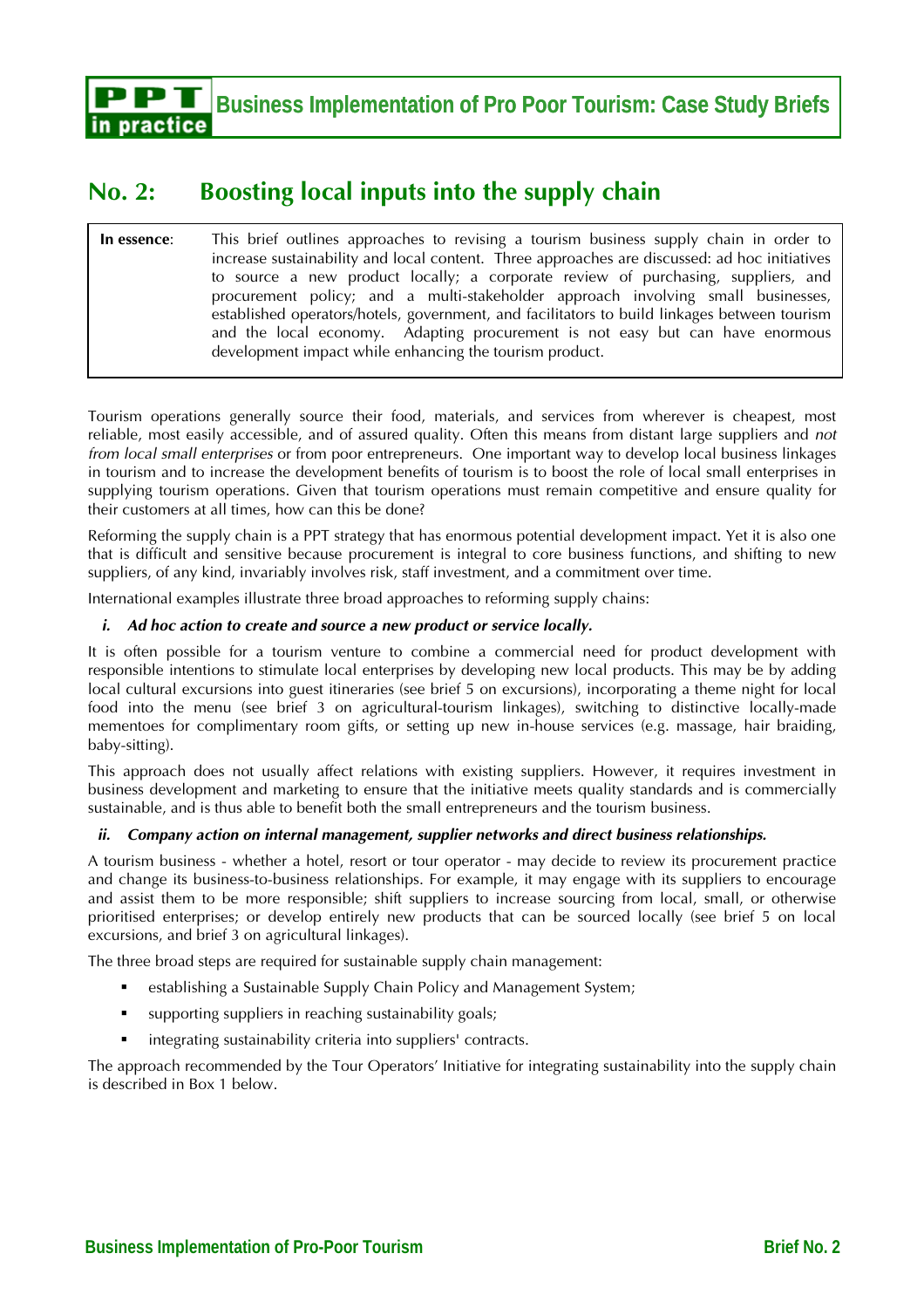# **Box 1: The Tour Operators' Initiative (TOI) for Sustainable Tourism Development: Steps for integrating sustainability into the tour operators' supply chain**

## **1. Establish a sustainable supply chain policy and management system**

For a tour operator, effectively integrating sustainability into its supply chain will require the establishment of a coherent company policy and accompanying management system that set clear targets and actions for economic, environmental and social performance. Basing this system on already existing internal processes will help keep down the costs of implementation and promote integration within a company's overall operations. Key elements of a successful sustainable supply chain policy include:

- A **sustainability action plan** for improving the economic, environmental and social sustainability performance of suppliers and integrating the implementation of the policy into existing company management systems;
- A **baseline assessment** of tourism service suppliers, to assess strengths and weaknesses in their current performance on sustainability, determine priority targets and actions, identify areas for improvement, and generate a baseline against which to measure progress over time and review and modify the sustainable supply chain policy and action plan; and
- A **system for monitoring and reporting** on progress (as measured against the initial baseline), to ensure that goals have been achieved, identify any potential problems at an early stage, promote transparency, and share results internally and among external stakeholders.

# **2. Support suppliers in reaching sustainability goals**

Tour operators are well-placed to support suppliers in improving their economic, environmental and social performance. As tour operators deal directly with potential customers, they understand their clients' growing demands for high quality and sustainability. They also often have access to technology and information that smaller suppliers may have difficulty obtaining on their own. Because tour operators deal with a wide range of different suppliers, they can more easily gather information on a variety of best practices and facilitate the sharing of experiences amongst suppliers.

There are a number of ways that tour operators can help enable their suppliers to improve their sustainability performance and meet set sustainability criteria and targets. The appropriate mix of support measures for each company and supplier will depend on data collected during the baseline assessment and the approach that the company has chosen to adopt for implementing its sustainable supply chain strategy. Possible support measures include:

- **Raising awareness** on sustainability issues amongst suppliers and demonstrating why sustainability performance is important;
- **Providing technical support** to suppliers on how to improve their sustainability performance, particularly in areas that have been identified as priorities; and
- **Offering incentives** to sustainable suppliers by recognising and rewarding improvements on key environmental, social and economic issues.

## **3. Integrate sustainability criteria into suppliers' contracts**

Fully integrating sustainability issues into a tour operator's business practices will require altering the way purchasing choices are made and suppliers' contracts are written. Including sustainability criteria in suppliers' contracts highlights the importance of sustainability issues to the tour operator's core business and ensures that priority issues are addressed with suppliers from the start. Sustainability criteria can be incorporated into suppliers' contracts to set both minimum performance standards that all suppliers of a particular type must meet and further optional criteria that they are encouraged to achieve. Performance against sustainability criteria will need to be monitored and assessed as part of regular reviews of suppliers and improvements can be rewarded by preferentially contracting suppliers that meet the sustainability criteria.

*Source:* Extract from TOI; Integrating sustainability into the tour operator's supply chain, p.2. Available at: www.toinitiative.org/supply\_chain/FS\_Supplychain.pdf

TOI involves several leading European tour operators and is hosted by the United Nations Environment Programme. TOI operates through working groups, and develops guidelines and tools for its members for the integration of sustainable tourism principles into their operation. A Working Group on Supply Chain Management was established with the aim of helping tour operators promote sustainability through their supply chain, and specifically with the accommodation providers they contract.

The definition of supply chain is quite different for international tour operators and hoteliers. For the former, their relation with accommodation suppliers is the main component of their supply chain and is the exclusive focus of their supply chain work. For hotels and resorts, efforts to address their supply chain would look at sourcing of a wide range of local products and services, from food, construction, laundry and services. Nevertheless, the strategy adopted by TOI has wider relevance to different types of supply chains.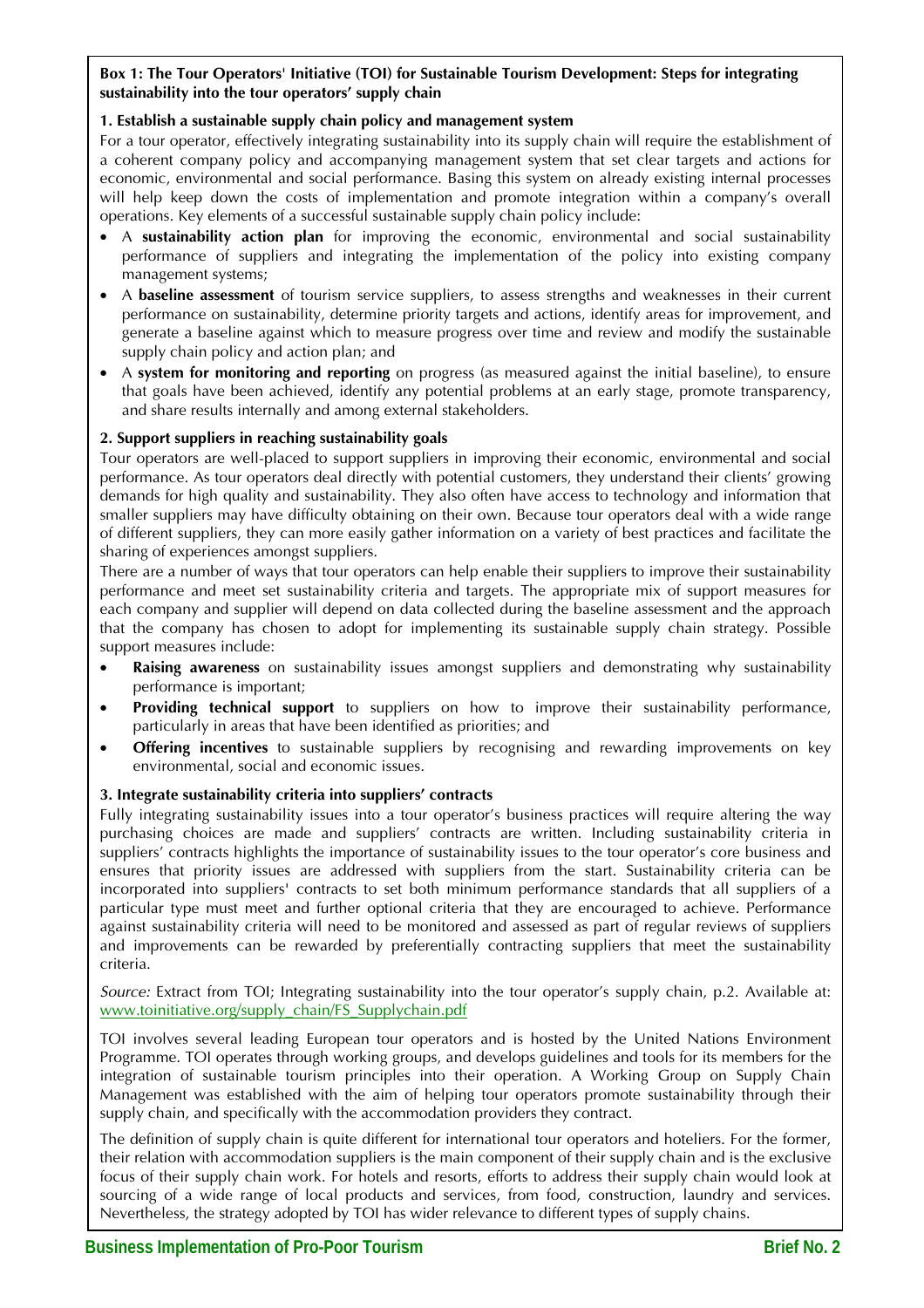Spier resort in South Africa provides a practical example of a company taking great strides in reforming its supply chains in order to increase sustainability and local content (see Box 2 below). It has shifted from ad hoc sustainability initiatives, to a thorough review of all its procurement, assessment of suppliers, and carefully prioritised initiatives to establish new local sources of goods and services.

## **Box 2: Review of procurement at Spier**

Spier resort (Western Cape) is reviewing its procurement policy with a view to increase procurement from businesses that: a) operate according to sustainability principles; b) belong to previously disadvantaged individuals; c) are small, medium or micro enterprises (SMMEs), or d) are local.

Spier has developed a new procurement policy and targets for shifting procurement, and is assessing its 375 suppliers via a questionnaire. This creates the opportunity to consider whether procurement can be expanded from those suppliers that meet key criteria, and/or whether types of procurement have the potential to be shifted to alternative suppliers. Questionnaires returned by suppliers are inputted into a tool developed by PPT to collate the data and represent this in a graphic format for easy reference and analysis. This project is ongoing and currently (November 2004) about 50 questionnaires are being received each week and are being processed.

Much progress has been made this year in identifying local suppliers of goods and services and establishing supply contracts with them. New enterprises include an on-site laundry and a fuelwood cutter and supplier, while lpg supplies are now sourced from a local township supplier. The laundry is already expanding successfully, with eight new jobs created so far. Work is underway for local contracts on organic produce, greetings cards, re-used linen, and bicycles. Spier's experience indicates that the process can involve considerable effort but generate considerable returns in terms of stronger corporate governance, positive recognition, staff motivation, and cost-saving.

*Source:* www.pptpilot.org.za/spier.html

#### *iii. Partnerships involving public, private and voluntary sectors to stimulate local input to business supply chains*

This third approach to reforming supply chains usually involves tourism businesses (the purchasers), small enterprises (the intended suppliers), and a range of external supportive bodies such as a government ministry, agricultural association, or non-governmental organisation who can assist with enterprise development and with brokering the marketing arrangements between suppliers and purchasers. Several such approaches are described in brief 3 on agriculture-tourism linkages, and another one is discussed in Box 3 below in relation to initiatives of a multi-stakeholder group in Tobago.

#### **Box 3: A multi-stakeholder approach in Tobago**

A new initiative is underway in Tobago to increase local input to the supply chain, working particularly with All-inclusive (AI) resorts. The initiative brings together local hotels, international tour operators, small businesses, and agricultural and business support organisations, with input from the UK-based Travel Foundation.

The work is at the prioritisation stage, but the range of ideas is illustrative of a multi-stake holder approach. Analysis so far has indicated six obstacles for local businesses that need to be addressed:

- Seasonality of agricultural production, whereas hotels need regularity of supply
- Lack of economies of scale in farming: for example each producer of locally preserved fruit imports expensive packaging from England, rather than buying in bulk
- Training needs: development of management, enterprise, and marketing skills is critical
- Market intelligence: potential small suppliers lack information on the quantity, quality, variety and usage of goods demanded by the tourism sector
- Low awareness of financial products: many small business are unaware of funding sources available to them
- Food production regulations: international standards such as Hazard Analysis and Critical Control Point (HACCP) are a significant barrier to entry because much local production does not meet the standard and could not without prohibitive cost or technical assistance